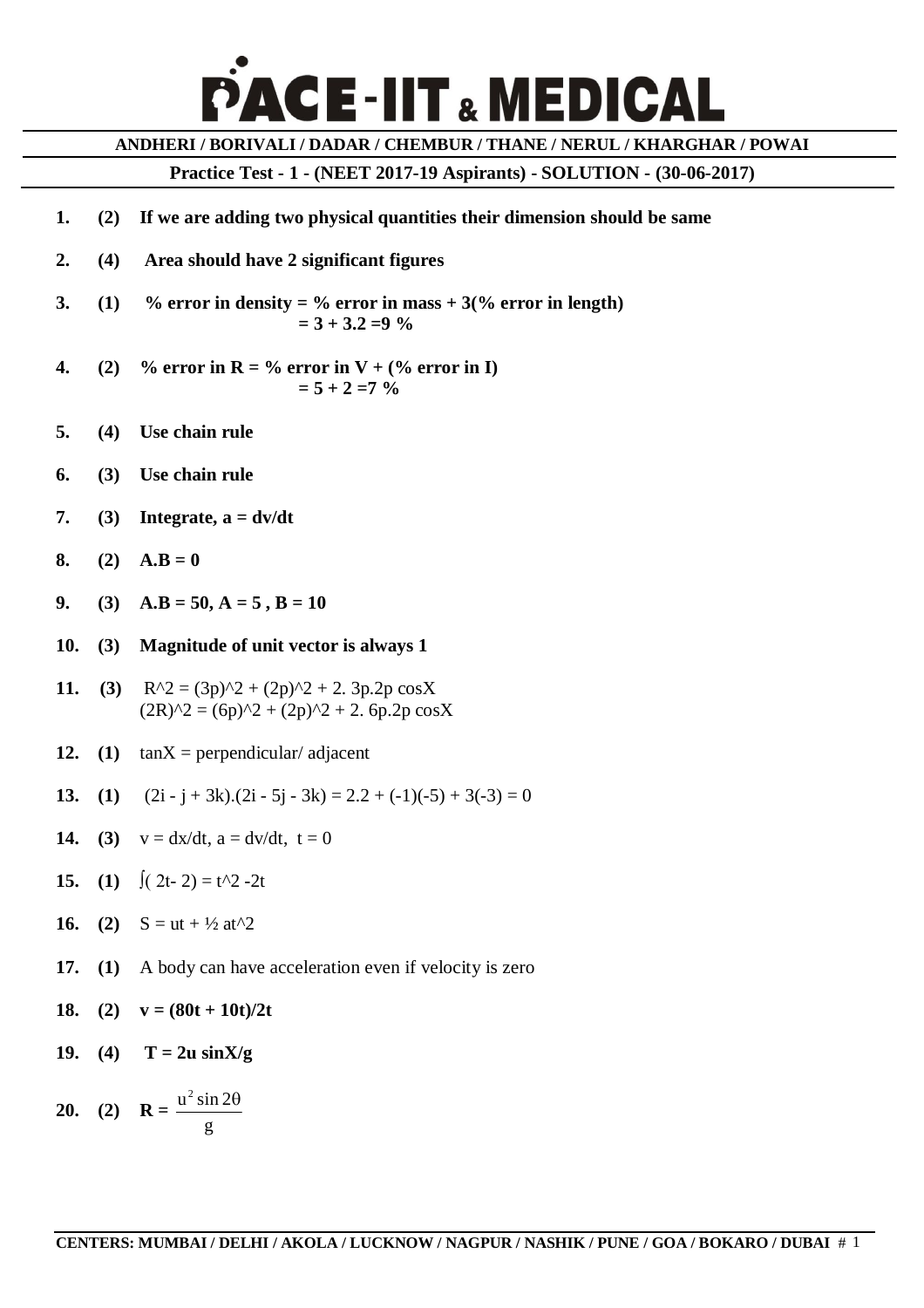| 21. | (3) |                                                                                                                     |
|-----|-----|---------------------------------------------------------------------------------------------------------------------|
|     |     | $n = \frac{54}{27} = \frac{W_{Mg}}{24} \Rightarrow W_{Mg} \approx 48$ gm                                            |
| 22. | (1) |                                                                                                                     |
|     |     | No. of atoms = $\frac{1}{50} \times N_A \times 14$                                                                  |
| 23. | (3) |                                                                                                                     |
|     |     | $n = \frac{11.2}{22.4} = \frac{14}{M} \Rightarrow M = 28$                                                           |
| 24. | (1) |                                                                                                                     |
|     |     | $\frac{W_{Mg}}{M}$ × 100 = 0.376                                                                                    |
|     |     | $M = \frac{56 \times 100}{0.376} \approx 14800$                                                                     |
| 25. | (2) |                                                                                                                     |
|     |     | 1 mole $S_8$ can produce 8 mole $SO_3$                                                                              |
|     |     | $W_{SO_3} = 8 \times 80 = 640$                                                                                      |
| 26. | (2) | Theory                                                                                                              |
| 27. | (1) |                                                                                                                     |
| 28. | (1) | Isobars: same no. of $p + n$ .                                                                                      |
|     |     | $V \propto \frac{1}{n}$                                                                                             |
| 29. | (1) |                                                                                                                     |
|     |     | $\frac{1}{\lambda} = R\left(\frac{1}{2^2} - \frac{1}{6^2}\right) \Rightarrow \lambda_4 = \frac{9}{2R}$              |
|     |     |                                                                                                                     |
|     |     | $\frac{1}{\lambda_{5}} = R\left(\frac{1}{2^{2}} - \frac{1}{7^{2}}\right) \Rightarrow \lambda_{5} = \frac{196}{45R}$ |
|     |     | $\lambda_4 - \lambda_5 = \frac{0.144}{R} = 1.31 \times 10^{-8}$                                                     |
|     |     | $\simeq$ 131A                                                                                                       |
| 30. | (3) |                                                                                                                     |
| 31. | (1) | $n \neq \ell$                                                                                                       |
|     |     |                                                                                                                     |
|     |     | $\% / M$<br>$\%$<br>70.8<br>$\mathcal{C}$                                                                           |
|     |     | $\frac{70.8}{12} = 5.9$                                                                                             |
|     |     | 6.2<br>H<br>$\frac{6.2}{1}$ = 6.2                                                                                   |
|     |     | 4.1<br>N<br>$\frac{4.1}{14} = 0.292$                                                                                |
|     |     | 18.9<br>$\mathbf O$<br>$\frac{18.9}{16} = 1.18$                                                                     |
|     |     |                                                                                                                     |

 $C_2H_{21}NO_4$ 

 $\frac{5.9}{300} \approx 20$ 

 $\frac{6.2}{200} \approx 21$ 

1

 $\frac{1.18}{2.282}$  = 4 0.292

 $=$ 

 $\approx$ 

 $\simeq$ 

0.292

0.292